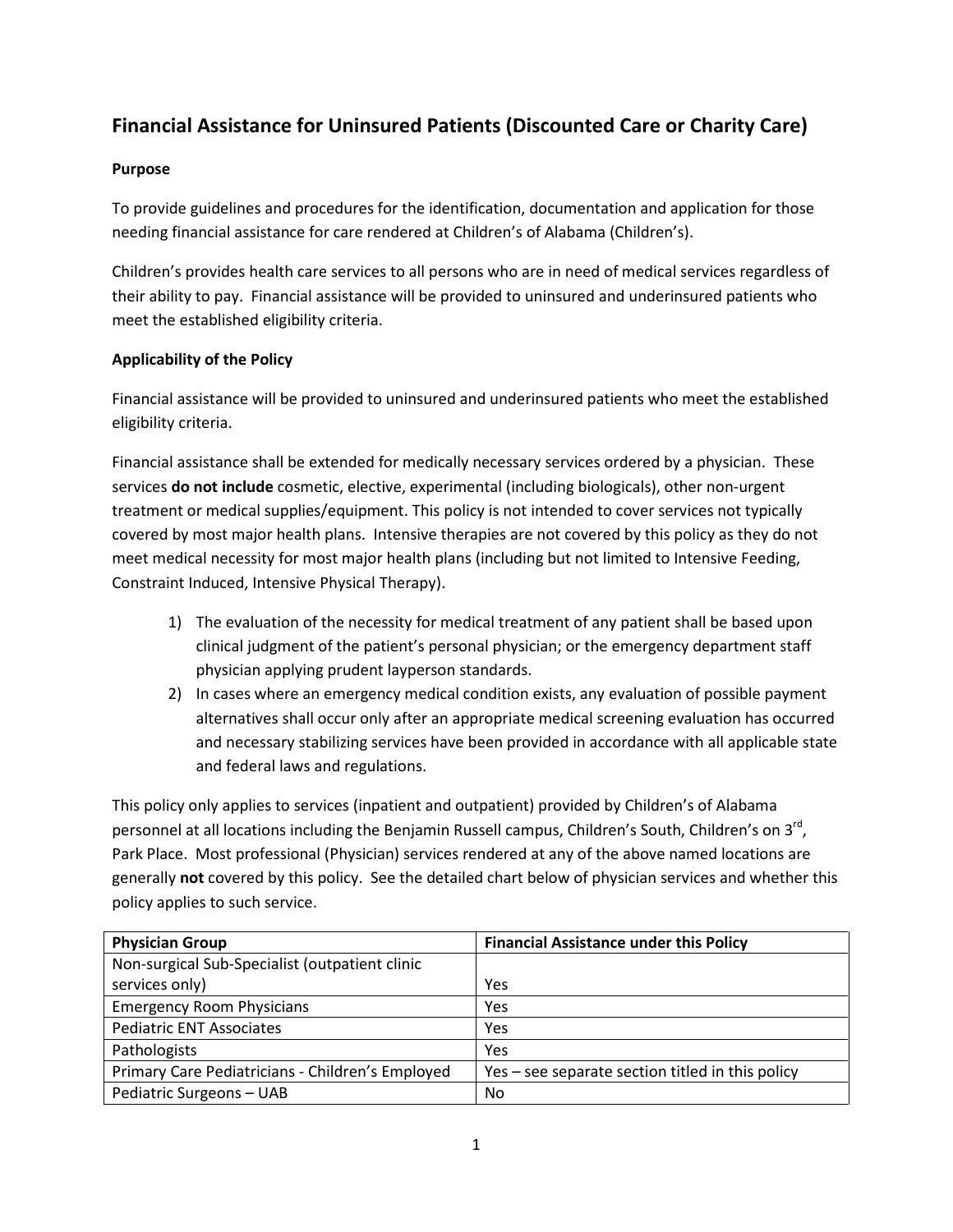| <b>Psychiatrists - UAB</b>                          | No |
|-----------------------------------------------------|----|
| Anesthesiologists - Pediatric Anesthesia Associates | No |
| Radiologist – Pediatric Radiology Associates        | No |
| <b>Community Physicians</b>                         | No |

#### **Eligibility**

#### *For discounted care:*

All uninsured patients are automatically eligible for and provided with discounted care.

The amount of the discount is applied to Total Gross Charges and the billing statement sent to the uninsured patient automatically reflects the discount that is in effect for the date of service.

The discount percentage is calculated annually using the "Look Back" method. The percentage discount for the year is updated and effective each year on February 14. The discount percentage is uniformly and consistently applied to all uninsured patients during the effective dates. The discount percentage is applied to Total Gross Charges to determine the amount owed by the patient. An individual will not be charged more than amounts generally billed for emergency or other medically necessary care.

The discount percentage and the applicable dates, as well as a description of how the discount percentage was calculated using the "Look Back" method are available free of charge at [www.childrensal.org](http://www.childrensal.org/) or upon request from any patient registration location, financial counselor, information desk or the business office.

#### *For Additional Discounts for those who are uninsured:*

Eligibility for additional discounts are determined based on:

- 1) Ineligibility for benefits from governmental insurance programs such as Medicaid, AllKids (SCHIP programs), Medicare, and/or Tricare. All applicants must apply and complete the process for all applicable government and private financial assistance programs available. Cooperation and compliance with this process is required. Verification of ineligibility for benefits must be provided before additional discounts will be given.
- 2) No other third-party insurance, financial assistance or resources including Workers' compensation benefits, automobile or homeowner's insurance. Verification of ineligibility of benefits must be provided before additional discounts will be given.
- 3) Resources from third-party payors are exhausted (i.e. Medicaid limited days); and
- 4) Financial need demonstrated through the completed application process relative to the Federal Poverty guidelines. (see table below)

Eligibility for additional discounts may be determined prior to, at time of, during or after a hospital stay or receipt of hospital or medical services.

#### **Application Process for Determining Eligibility**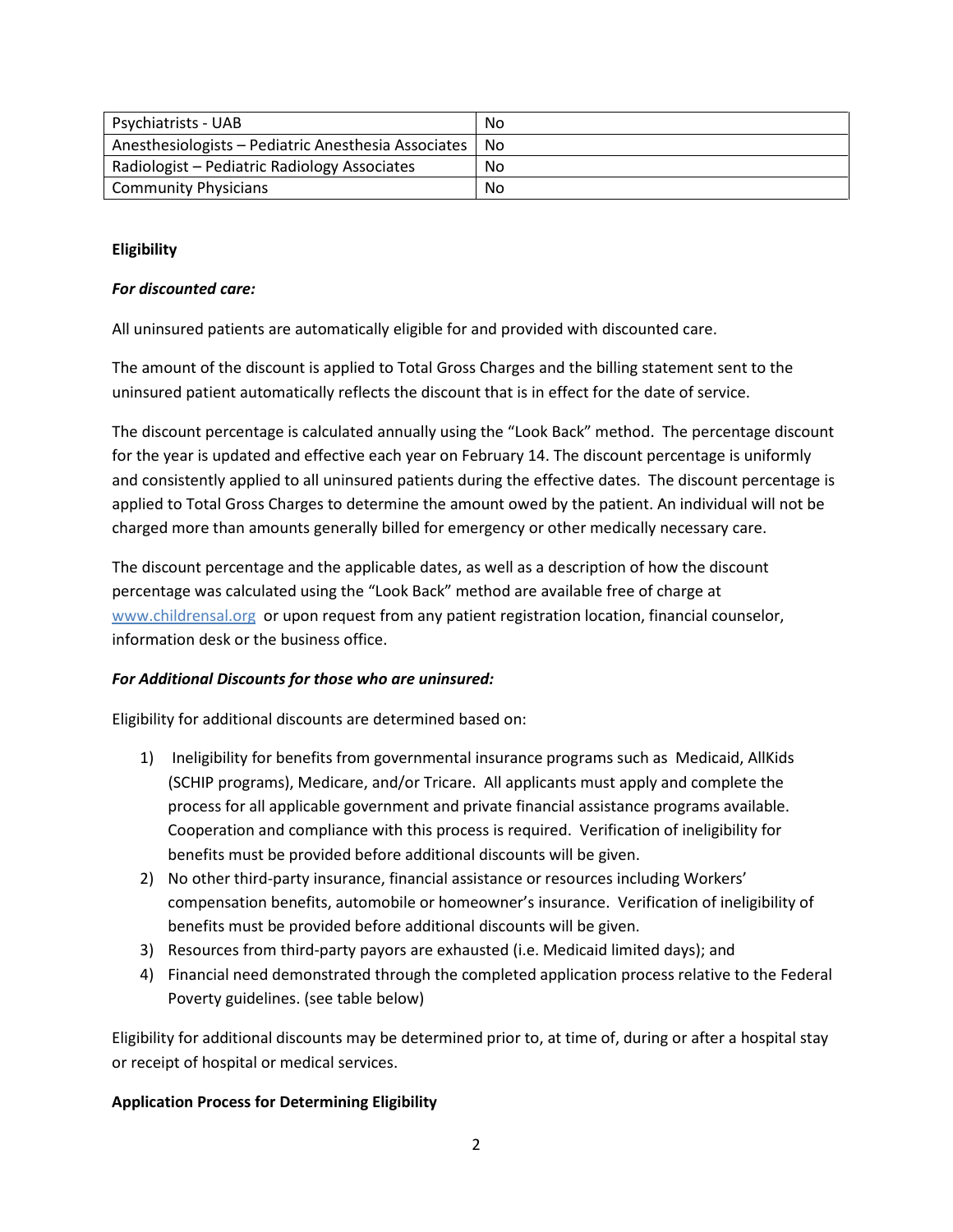Applications for financial assistance can be obtained and initiated at any time prior to rendering services through 240 days following the first billing statement.

- 1) An application for discounted care may be obtained from a financial counselor, through the Business Office or online at [www.childrensal.org](http://www.childrensal.org/) .
- 2) The application must be completed in its entirety per the stated instructions on the application. The following items are required as part of the application process and must be supported by documentation:
	- a. Family names and ages of family members residing in the same household
	- b. Family income from all sources
		- i. Most recently filed tax returns (federal and state)
		- ii. Employment copies of 2 or more most recent pay stubs
		- iii. Proof of Alimony and/or Child support
		- iv. Proof of Pension amounts
		- v. Proof of Government Benefits (Social security, disability, unemployment, etc.)
		- vi. Investment income (dividends/interest earnings/rentals)
		- vii. All income sources not yet mentioned
	- c. Cash reserves/assets available from all sources
		- i. Checking accounts (2 most recent copies of statements)
		- ii. Savings accounts (2 most recent copies of statements)
		- iii. Other assets
	- d. Ineligibility for benefits from governmental insurance programs such as Medicaid, AllKids (SCHIP programs), Medicare, and/or Tricare
	- e. Exhaustion of benefits from governmental insurance programs such as Medicaid, AllKids (SCHIP programs), Medicare, and/or Tricare
	- f. No other benefits available from third-party insurance, financial assistance or resources including Workers' compensation benefits, automobile or homeowner's insurance.
	- g. If you are unable to work due to illness, a letter from your physician confirming your inability to work is required.
	- h. If no income is reported, information as to how daily needs are met is required. If the family is supported by relatives or friends, a **notarized** letter explaining these arrangements is required. The letter must be signed by person(s) lending assistance.
	- i. If anyone of working age (18 or older) living with you is unemployed, a **notarized** letter is required stating length of unemployment, along with the name and relationship to you. A statement of denied unemployment benefits will also be accepted.
- 3) An attestation statement must be signed by the applicant acknowledging all documents and representations are true and accurate to the best of the applicant's knowledge. Any falsification will result in nullification of any discount leaving applicant as the responsible party for the full amount owed.
- 4) Application must be submitted, either in person or mailed.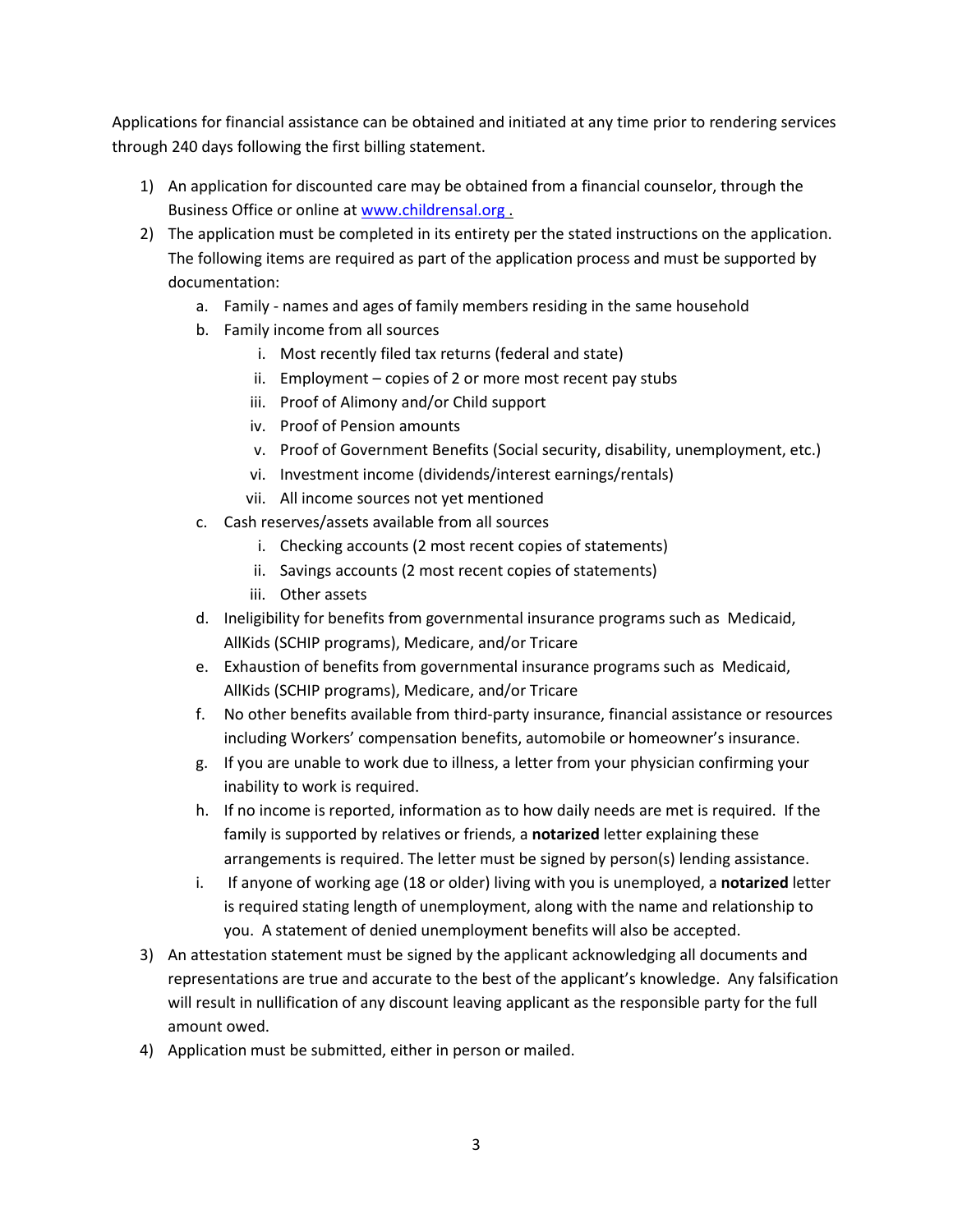If submitting in person, applications are accepted Monday through Friday 8 AM – 4:30 PM at the Patient Relations office located on Main Street (2<sup>nd</sup> Floor) of the Benjamin Russell Hospital, 1600 Seventh Ave. South, Birmingham, AL 35233. If mailed, send to: Children's of Alabama Attention: Financial Counseling P. O. Box 36549 Birmingham, AL 35236-6549

- 5) Application should be submitted no later than 120 days following the first billing statement sent to avoid the account being turned over to a collection agency.
- 6) Application will be accepted for 240 days following the first billing statement sent.

All information obtained as part of the application used to determine eligibility will be verified through the appropriate means. Such verification procedures may include inquiries of employers, banks, credit bureaus, governmental agencies, etc.

Eligibility for additional discounts are based on family income and assets and household size as verified through the application process, relative to the federal poverty guidelines (published by the federal government annually) as set forth below:

| <b>Guidelines:</b>                              |                                  |
|-------------------------------------------------|----------------------------------|
| If Family income and available assets as a % of |                                  |
| FPL for family size is equal to:                | Then the Additional Discount is: |
| $0 - 200\%$ of FPL                              | 100% discount – Free care        |
| 201% – 300% of FPL                              | 50% discount                     |
| > 300% of FPL                                   | No additional discount           |

In no circumstances will the total amount owed be greater than 15% of the total family annual income as determined by AGI.

In determining eligibility, Children's of Alabama follows federal guidelines and definitions for determining which federal poverty guidelines to use, family income, and household size. These guidelines are used by federal government uses to determine eligibility for federal programs and are published annual in the *Federal Register* by HHS. All determinations of eligibility, applying the stated criteria, are authorized by the Revenue Cycle Director for amounts less than \$10,000, by the Revenue Cycle Division Director for amounts greater than \$10,000 but less than \$50,000, and by the Chief Financial Officer for amounts \$50,000 or greater.

Children's of Alabama will render a determination of eligibility in writing within 30 days of receipt of the completed application. The determination letter will include the applicable dates of the determination.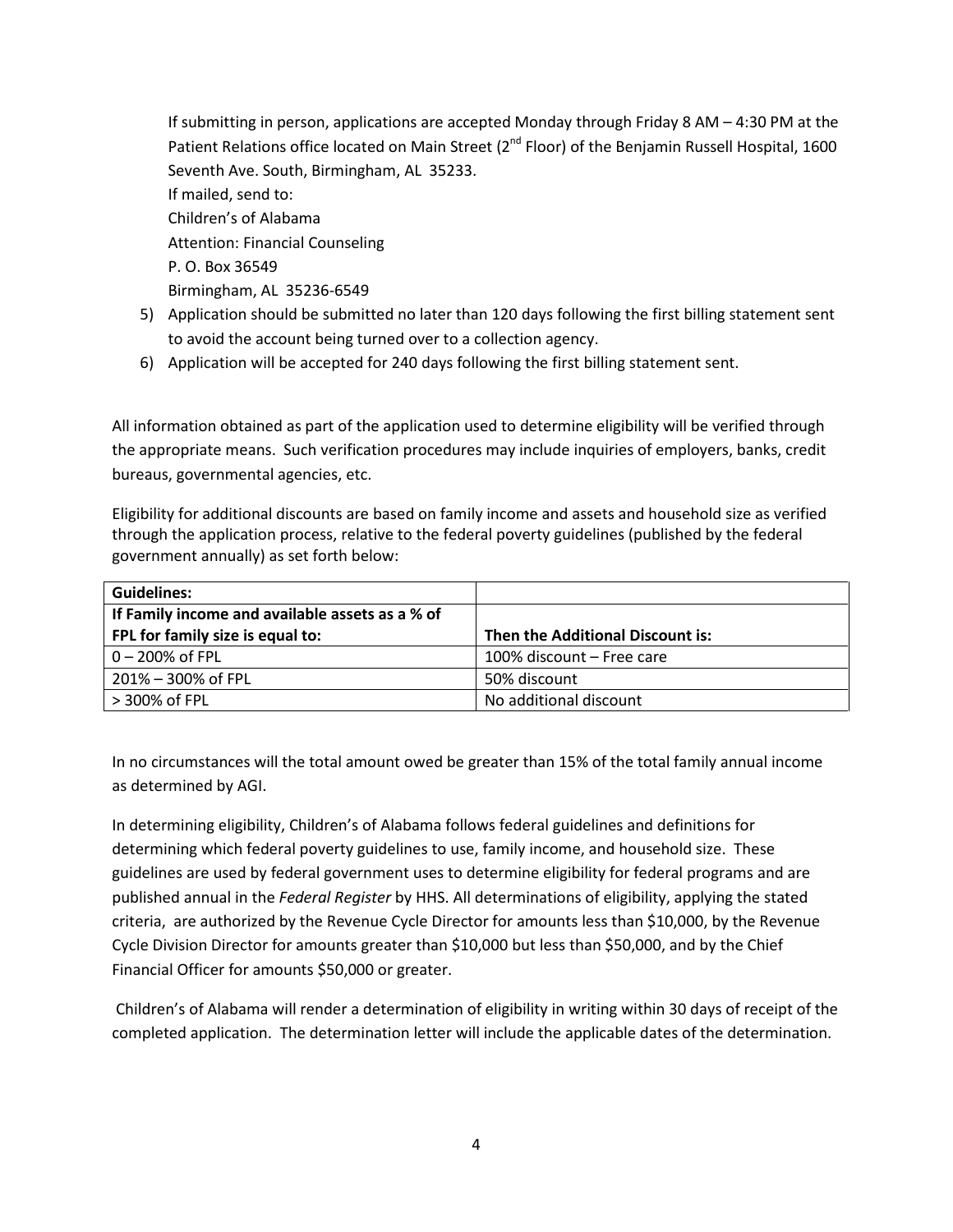If an application is deemed incomplete and a determination cannot be made, the applicant will be notified of the deficiency and given 30 days to provide the missing or incomplete information. The account will be placed on hold during the 30 day holding period.

Applications received 120 days after the first billing statement is sent will be accepted and processed and any collection efforts initiated will cease until an eligibility determination is made. The final deadline to submit an application and be considered for financial assistance is 240 days after the first billing statement is sent.

If an additional discount is determined, all collection efforts will be ceased for all outstanding accounts until the eligibility is no longer valid.

If an additional discount is determined, any excess payments received by the hospital will be returned.

Eligibility must be re-evaluated when one of the following occur:

- a. Subsequent rendering of services more than one year from the date of the most recent determination;
- b. Family size change;
- c. Family income change
- d. Qualification for insurance or other assistance during this period; or
- e. Any change that would affect the eligibility determination including discovery of an erroneous decision or falsification of information.

Confirmation of continued eligibility must be determined each year from the date of the most recent eligibility determination for patients with ongoing medical services needed.

In the event insufficient information is provided by the patient/family to determine eligibility, a family refuses to cooperate with the application process and/or all collection attempts have resulted in nonpayment, or government benefits are exhausted or not covered, management may, at its discretion, grant additional discounts on an individual account. If such determination is made, collection efforts on said account will be ceased. Management will periodically review unpaid accounts and if additional discounts are determined, collection efforts will cease.

## **Failure to Pay**

In the event payment for services is not received, efforts will be made to contact the patient/family to notify them of the availability, eligibility and application process for additional discounts.

When no payment is received for an account and/or there is failure to qualify for additional discounts, the account will be turned over to a collection agency. Prior to an account being turned over to a collection agency, the billing statement will contain a notice that such action is forthcoming in 30 days if payment is not received. The collection agency may contact the patient/family for payment and may report the non-payment of the account to the credit bureaus.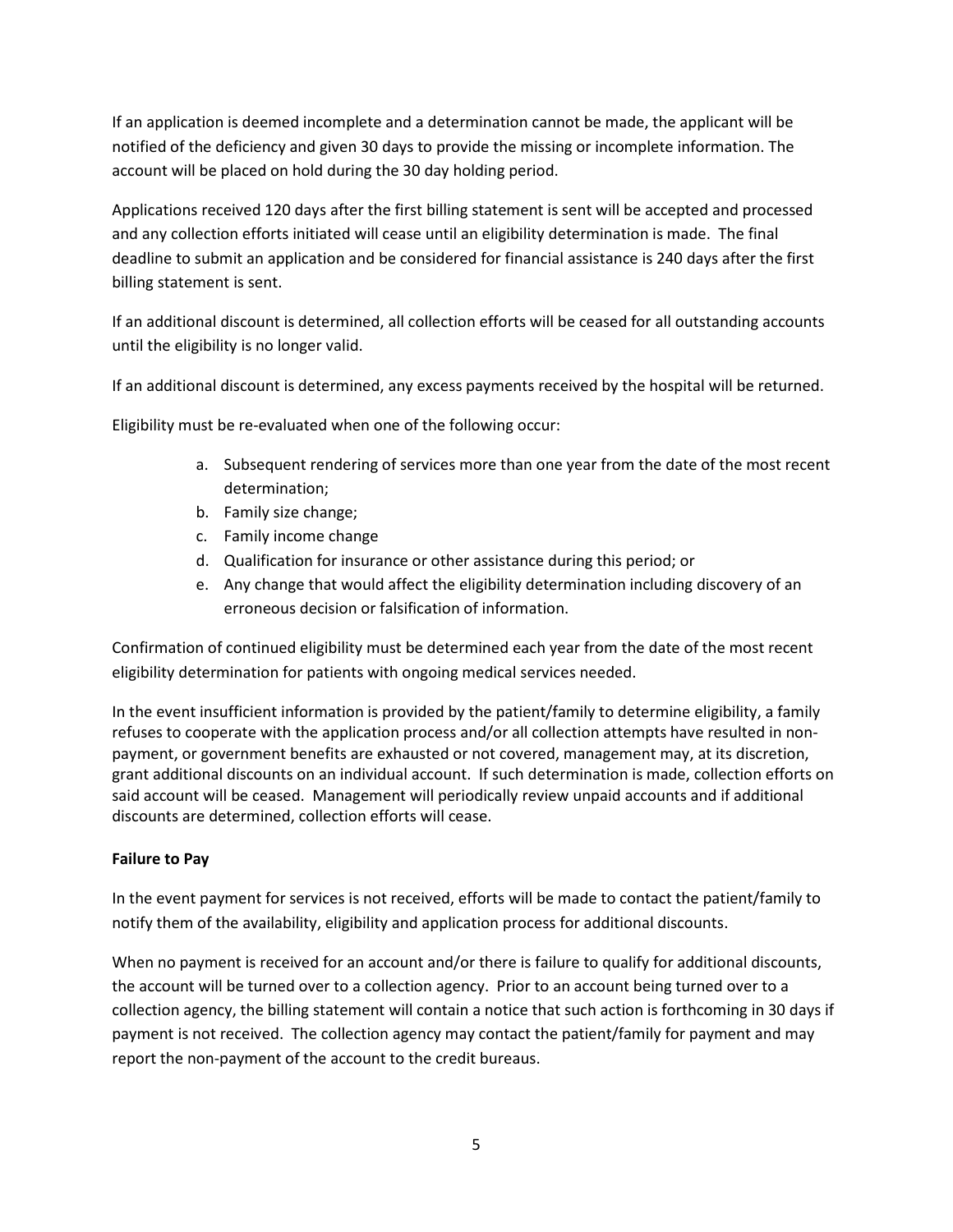Extraordinary collection actions such as liens, lawsuits or garnishments are **not** used by Children's of Alabama for the non-payment of accounts.

## **Availability and Notification of the policy**

Children's of Alabama makes many efforts to educate and publicize its financial assistance program for additional discounts including:

- 1) Referring all uninsured patients to a financial counselor at the time of registration to assist with obtaining and completing applications for additional discounts as well as determining whether governmental, private or other assistance is available to the family.
- 2) Providing all inpatients a copy of the plain language summary of the financial assistance policy prior to discharge.
- 3) Prominently publishing the policy, the plain language summary and the application on the Hospital's web site, in English and Spanish;
- 4) Posting the availability of financial assistance in registration areas throughout the hospital and indicating where to find information;
- 5) Notifying patients throughout the billing process of the availability of additional discounts by providing copies of the plain language summary with the billings statements and communications during phone calls;
- 6) Providing paper copies of the policy, the plain language summary, the application, and the Discount Percentage and Look Back method calculation methodology upon request, in person or by mail without charge, in both English and Spanish. Any of these documents can be requested through any patient registration location, financial counselor, information desk or the business office.

Notification of the financial assistance policy begins at the initiation of healthcare services and continues until 120 days after the first bill is sent to the patient.

## **Uninsured patients receiving care in a Primary Care Location:**

For those who receive care in a Children's Primary Care location, discounted care may be available based on financial need. However, anyone needing financial assistance must apply as there are no automatic discounts for primary care. The same application form and process for submission as outlined above is used for determining eligibility for a Primary Care discount.

The amount of the discount is applied to Total Gross Charges. The discount percentage is calculated annually using the "Look Back" method based on calendar year data for the rendering primary care location only. The percentage discount for the year is updated and effective each year on February 14. The discount percentage is uniformly and consistently applied to all patients approved for financial assistance for Primary Care during the effective dates. The discount percentage is applied to Total Gross